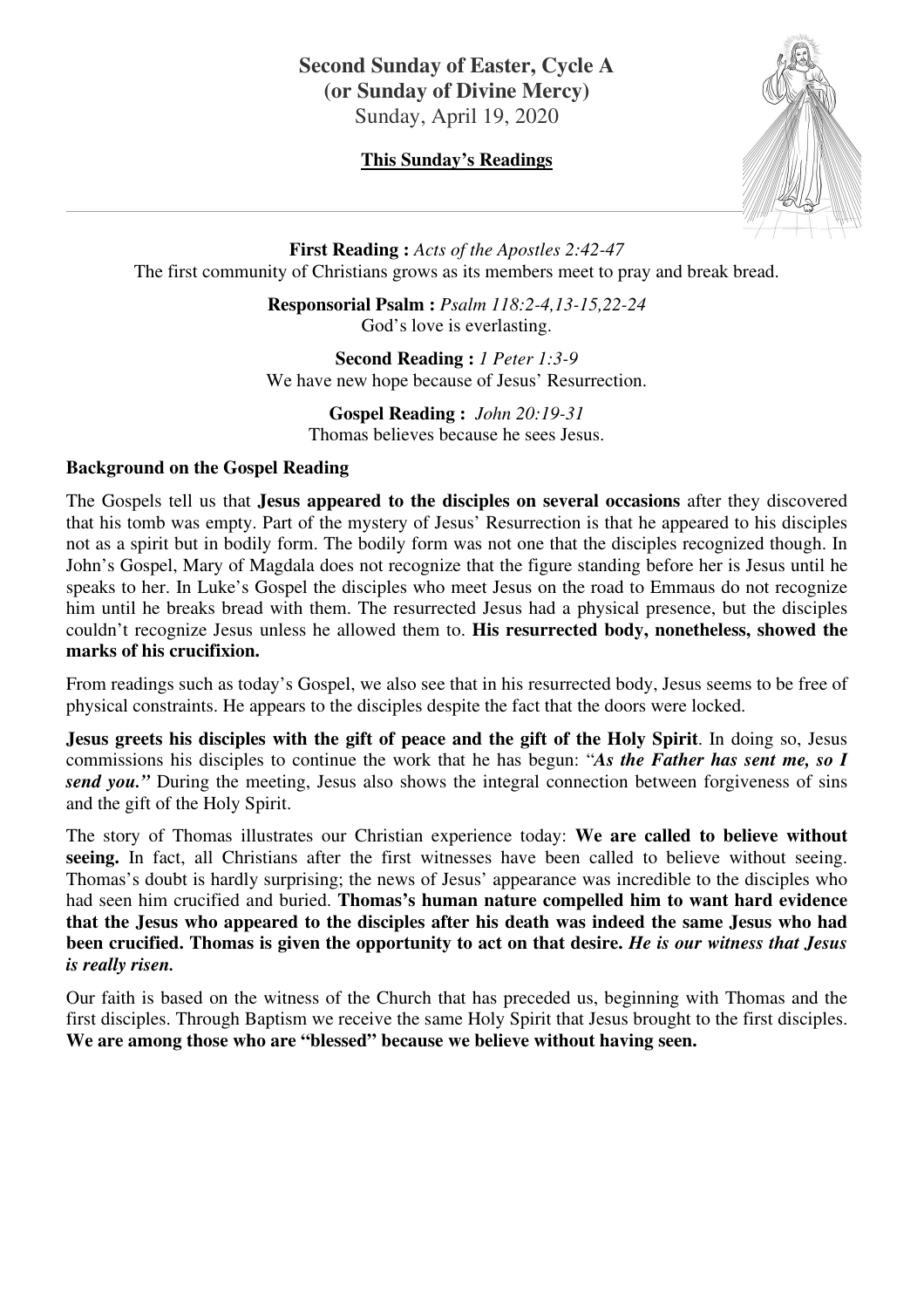# **Second Sunday of Easter, Cycle A (or Sunday of Divine Mercy)**

Sunday, April 19, 2020

## **Family Connection**

**Gospel Reading** John 20:19-31 Thomas believes because he sees Jesus.

Many of us can relate to Thomas's response to the news that the disciples had seen Jesus. We want to see for ourselves too, but we grow in faith, trusting the experience and knowledge of others.

Many of us have heard the saying *"Seeing is believing."*

As your family gathers, take some time to consider what that saying means.

What are some things we believe because we see them?

Is there anything we believe without seeing?

Today's Gospel reminds us that faith sometimes asks us to believe things we cannot see with our eyes.

## **Read today's Gospel, John 19:19-31,** with your family.

Think about Thomas's response to the reports about the risen Lord.

### *Is Thomas's doubt reasonable?*

## *How does Jesus respond to Thomas?*

Jesus grants Thomas the evidence that Thomas needs to believe, but Jesus also affirms the faith of those who will be called upon to believe without first-hand experience. We are among those whom Jesus calls blessed.

Discuss with your family the basis of each member's faith in Jesus—the witness of the first disciples, the Gospels, the continuing activity of the Holy Spirit, the community of the Church.

Pray together that your faith in Jesus will be strong.

Pray an act of faith together.

#### **Act of Faith**

O my God, I firmly believe that you are one God in three divine Persons, Father, Son, and Holy Spirit. I believe that your divine Son became man and died for our sins, and that he will come to judge the living and the dead. I believe these and all the truths which the holy Catholic Church teaches, because you have revealed them, who can neither deceive nor be deceived. Amen.